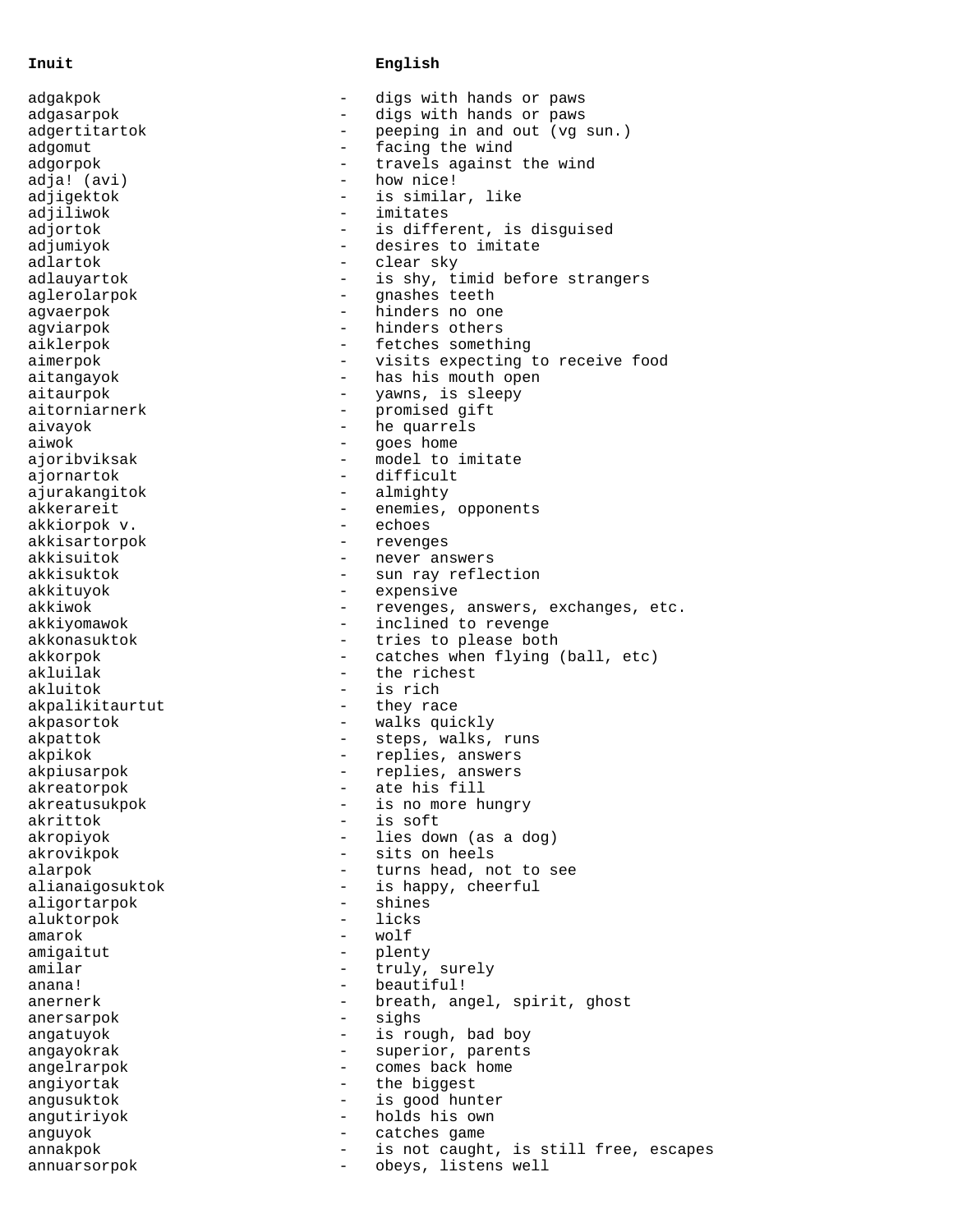annunsingorpok annutpok - is sad aoksireartok - sugar apkarpok - devours arktayut (Okk.) arnaluk - bitch assikangitok assiuyok - is lost assiwarok (Padl.) asso - enough atanerk (Okk.) - enough - enough - boss, l erkraidguyok (Padl.) erkrarpok - remembers erkrarsautit - souvenir erkreangoyok erkrikpok v. <br/> - embraces. <br/> - embraces. <br/> - <br/> - embraces. <br/> - <br/> - <br/> - <br/> - <br/> - <br/> - <br/> - <br/> - <br/> - <br/> - <br/> - <br/> - <br/> - <br/> - <br/> - <br/> - <br/> - - + + + + + erkrivok - curls up. erksiwok - is afraid erligosuktok - is stingy idjuarsiwok - imitates idluartok - is good ikpanartok (Net.) iktariktok - is heavy illimasukpok - is on the watch, suspects

annudlakpok - is very sad apadlerpak - last dog (has shortest line) aperiyok - questions, asks apersorpok  $-$  questions many times apkalawok - devours like dogs areoyok - has finished, sulks arksarpok - takes away by force, etc<br>
arktavut (Okk.) - thieves arlorpok - lifts up eyes and head assiangorpok - becomes totally different assianuarpok - goes elsewhere assinaitok - untied, free (dog, etc.) atanerk (Okk.) - boss, lord, master<br>atertak - bear cub - bear cub atkrigiark - nervous, never quiet<br>audlatsiariktok - moves with facility, - moves with facility, skilful auimaitok - is calm, clear minded auksararpok v.  $\qquad \qquad$  - diviing through the air aulaiyiyok - pays attention, remembers aulalayok - never quiet awadlerpok - goes far away awalukpok - goes around awamurpok  $-$  goes to and fro, far awinesuitok  $-$  is always home awisuitok - inseparable erealarpok - yells, cries out erenesuktok  $-$  is in a hurry erkpakpok - opens, blossoms, etc.<br>erkraidquyok (Padl.) - is inventive erkreanaitok - keeps one busy, awake, sprightly erkreanqoyok - sulks erkreasukpok - is lazy, feels sleepy erkrirutit - tattooings around the mouth erkrivok - curls up. - is awake ibleriwok - is stingy, prefers idluigosukpok - is envious idluiksarpok - ets others in trouble idluilutaowok - is the cause of trouble ikligosukpok - desires much ikpariksarpok - places things in order<br>ikpinartok - causes one to feel some causes one to feel something iktortok end a see if someone is coming iktsuarpok end a see if someone is coming that the set often goes out to see if someone is coming iktumiyok - makes noise ikublayok - is moderate illa - partner, friend, related<br>illeranaitok - makes every one at ease makes every one at ease illerasukpok - is shy, timid, ashamed<br>illimasukpok - is on the watch susper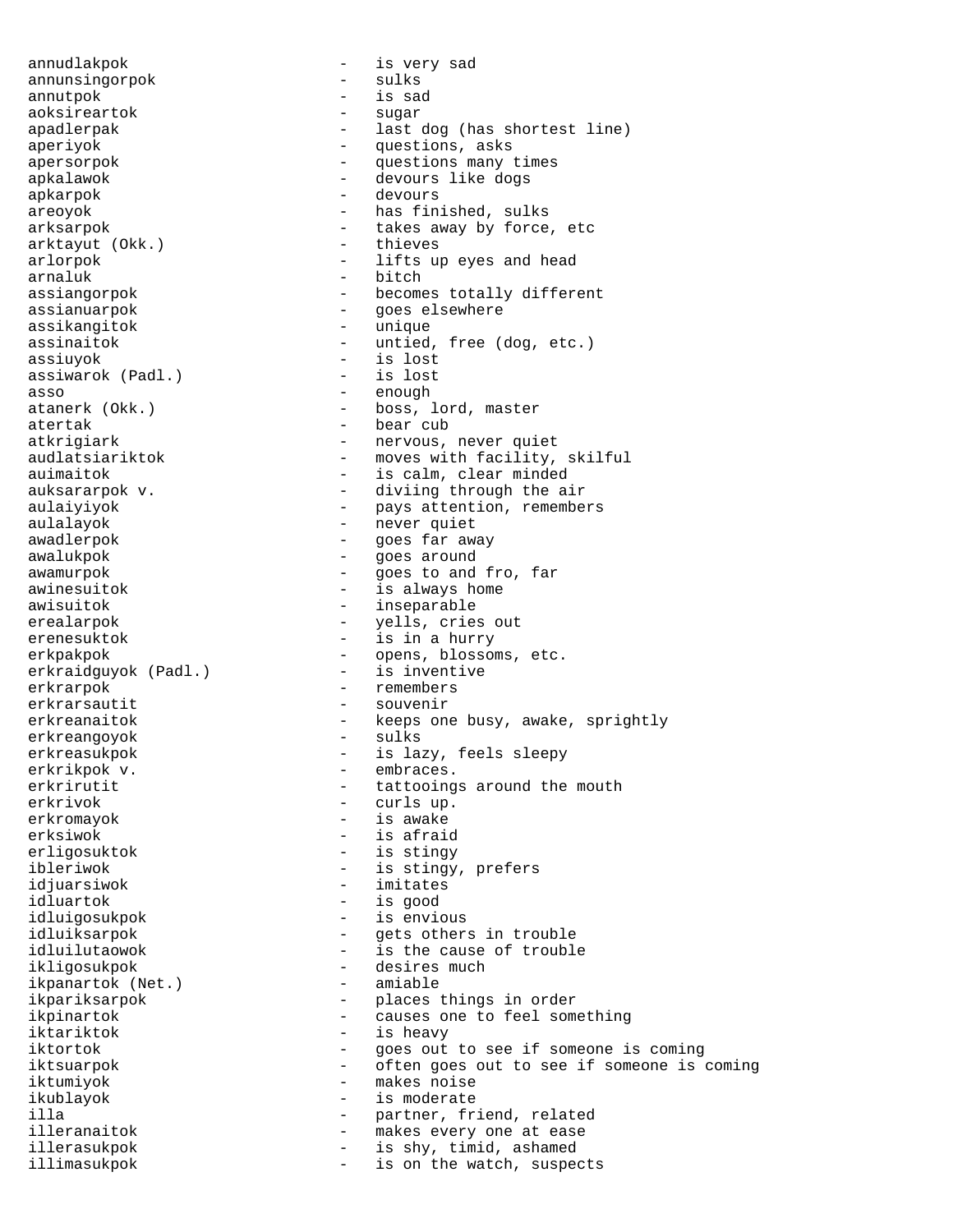illitariyok - recognizes illituyok@learns easily, intelligent illitarsiyok - recognizes illituyok@learns easily, intelligent illungertorpok - endeavors<br>illutorpok - digs illutorpok imagpok - is full imgiarpok  $-$  precedes, goes ahead immerukpok - is thirsty immoriktok - is curled up (as a dog)<br>immulerpok - curls up - curls up - curls up immuyut v.  $\qquad \qquad -$  they play "hide and seek" inerkonartok - is fair, pretty ingertarpok - walks to and fro ingiarpok  $-$  precedes, goes ahead ingiarpok - finishes, goes ahead ingiarsiwok - passes beyond innatauyok - is companion of action inneriyok - talks to innua or inua entitled and the set of the possessor, master, etc. inuilitiriyok - seeks to be alone inukpak - giant - giant<br>inuksiwok - meets inuksiwok - meets, finds human being<br>inuliorpok - procreates - procreates<br>- doll inungoark inuyak - doll - cleans, licks, etc iparsiwok (Okk.) - understands easily, intelligent ipiiyarpok - cleans ipiktok - is sharp - whines, complains ipkrittok - is clean ipsorpok - shakes one's self irkraumalerutiksak issibjukpok - speaks in low voice issorartuyok - leader (dog), pulls hard issukangitok - has no end: eternal<br>issumadguyok (Padl) - intelligent, great - intelligent, great thinker issumaksorpok - does as he pleases issumatark  $\qquad \qquad -$  chief, one who thinks much issumayok - thinks itkranartok - makes one reflect itkromik! (excl) - more or less pleasing! itsuarpok - goes out to see if some one is coming ittersaliorpok - digs a hole ivarpok  $\overline{\phantom{a}}$  - seeks, looks for someone ivayok - broods iyakovik - pupil, apple of the eye iyerartorpok - goes and hides iyeriyok - looks fixedly, stares iyerpok - hides self iyerutit - spots on dog's eyes iyorayuktok - teases often iyorosuktok - mocker iyorpok - laughs, mocks kablursorpok - winks v. kadzait  $\qquad \qquad -$  wolves wandering and hungry kagliwok - comes closer kakituyok - clever, intelligent kakrayok - is cheerful, lively kalertanartok - makes one shiver with emotion kalibjarpok - dog making effort to get loose<br>kamanartok (Okk.) - is marvelous - is marvelous kamanartulliyok - works marvels kamariyok - takes interest in kamasukpok  $-$  answers well, obeys, takes interest in kangartok  $-$  is very sensitive kangelrarpok - walks ahead of dogs kangusukpok - is ashamed, shy kanogsartok  $-$  is mean, teases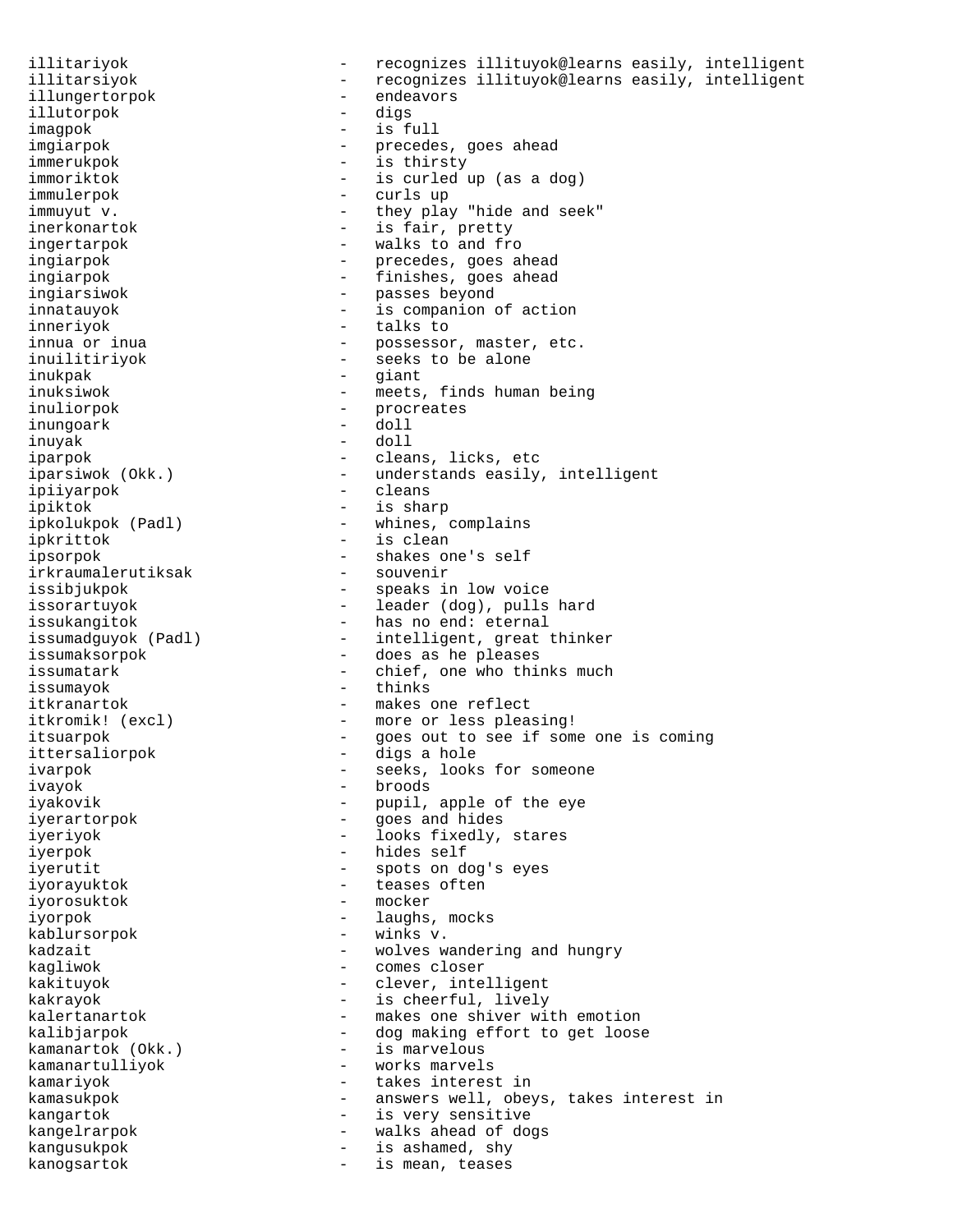kanungauyok - is mean, teases kapiasukpok - is afraid - is hungry katauyak - rainbow kattersorpok - is gathering things kattingolarpok - dog is grunting kaulertanerpok - makes one shiver with fear kayusiyok - perseveres - turns one's head kiggertarpok - makes little leaps, hops, etc. kinarluktok - makes a bad face<br>kingudlerk - the last - the last kingupiusarpok - falls backwards, steps backwards kinguyok - tips over (canoe, etc.) kipingoyok - feels lonesome kissermiorpok - is solitary, alone kissi – alone<br>kollarnok – hesita kollarpok - hesitates konwakpok - smiles; syn.: kungotorpok konwasuitok - never smiles kotsiktok - is placed high, is high kramguyok - snores kranoengitok - has no trouble, (all is well) kreanartak  $-$  blue fox kreanartok - makes one cry kreayok - cries and yells kregertarpok - makes little leaps, hops, etc. krelanartorpok - desires intensely krelerpok - is very thirsty krelukpok - yelps (dog) kremigosukpok - is jealous kremukserpok - leads a dog team krenerpok - looks for, seeks krenorarpok - looks for, seeks krenutuyok - insistent beggar<br>krepasuitok - hever discourage - never discouraged krepiluktok - refuses kriksimigarpok - scowls at some one krilanartok - is desirable<br>kringmerk - dog - dog kringmerk kriptaerpok - is well awake, in good humour<br>kritiqutiksak - toy kritigutiksak – toward – toward – toward – toward – toward – toward – toward – toward – toward – toward – toward – toward – toward – toward – toward – toward – toward – toward – toward – toward – toward – toward – toward – kritikpok - plays kronutpok - refuses kronuyok - refuses kungutorpok - smiles; syn.: kunwaktok kunuyok - refuses kussuyok - is a coward kuvianartok - makes one happy kuviasukpok - is glad, happy kuviasungnerk - happiness kuyariyok - is thankful malarpok - yells (dog) mallikpok@follows malliksarpok - tries to follow vg. game mamerpok - revenges manangayok - holds head leaning on one side mangatpok  $-$  flees away (game etc.) maningmiyok - makes no resistance maniyok - is easy to reach, (lit.: stays there) miagorpok - howls (dog) mianersiyok - watches, guards mikilak - the smallest mikiyok - is small, little mikkakpok - gnaws miorpok - howls miperpok - is late<br>mitarpok - mocks mitarpok – mocks<br>mulorpok – is late mulorpok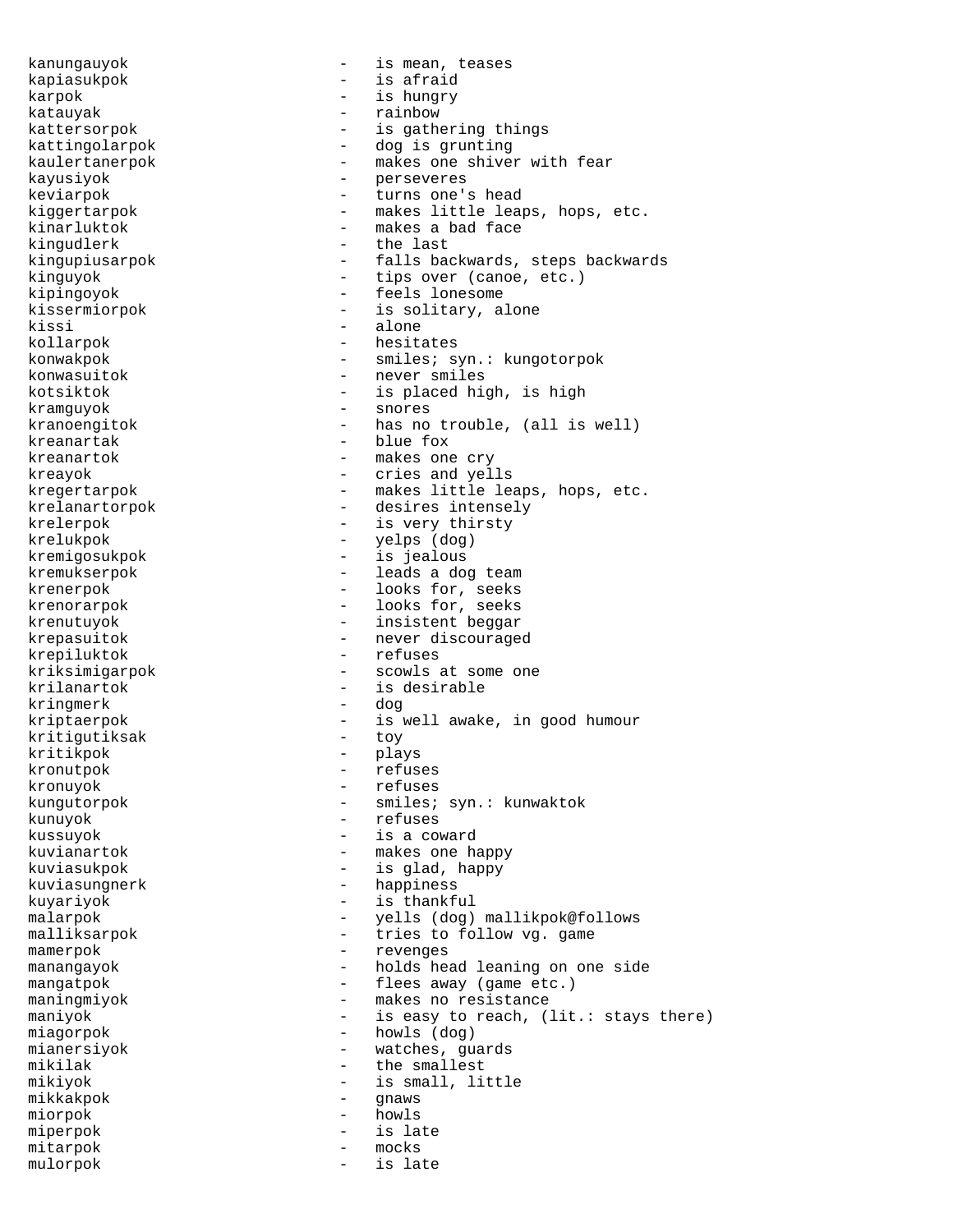naaktok - is obese nadlerkotauwok - is worthy of nadlikangirtok - has no equal naglingnartok - is lovable naglingnerk - love, charity nakkersarpok - goes faster and faster nakkertok - goes fast, quick, far nakkorsarpok - is happy nakoarpok - acts well naksitarpok - says no, (making sign with nose) nalegak - lord, master<br>nalektok nalaktok - listens, obeys nalektok nalaktok nanertak - bear cub nanganartok - marvelous nangiarpok - is afraid - marvelous nanuk - polar bear<br>nappatak (Okk.) - fox - fox nappatak (Okk.) napsiktok - breakable narpok - stumbles natserk or netserk<br>nautsertorpok - pays much attention, explores nayagarpok  $\overline{\phantom{a}}$  - is half asleep nerdlingoyok - is stingy with food etc.<br>
nerrevok - eats nerreyok - eats nerriungnerk nerromiktok - is smooth, soft to touch nerserk - seal - seal - seal nertuark - is strong, powerful netjerk - seal<br>netjerk - seal<br>- seal netjerk - seal<br>nikadlorpok - is sad nikadlorpok nikobjarpok - lifts self on tip of toes<br>nimnarpok - agitated, never quiet - agitated, never quiet ningarpok - gets angry ningatsuitok - patient niplerpok - makes noise nippaitok - makes no noise, is silent niviorpok - is anxious nuki - strength, nerve nukilik - is strong nunguserark - candy nuyuisertok - is not frightened (as deer, etc.) nuyuitok  $-$  is domesticated oggoriwok - regrets ogguarpok - regrets ogiarpok v. - fights (dogs) okalruserk - word of authority okkodluartok - leans forward, (is sleepy) okkojiyok - is absent minded okkomaitok - is heavy bkomiakattark - is heavy - candy okkomiakattark - candy<br>okkomiakattark - candy okkomiakattark okpigosukpok - has confidence okradlorikpok - is a great talker okrarayukpok - speaks too much okrarlorluktok - does not speak much okrarpok - speaks okratsiak - good speaker okrigisertok - makes little leaps, hops okrilayok - is swift - is not heavy, light oksitartok - tries everything olikpok - shivers olrowok - falls down omariksartok - is full of energy<br>omilarpok - complains omilarpok - complains opagiarpok - is anxious, looks for trouble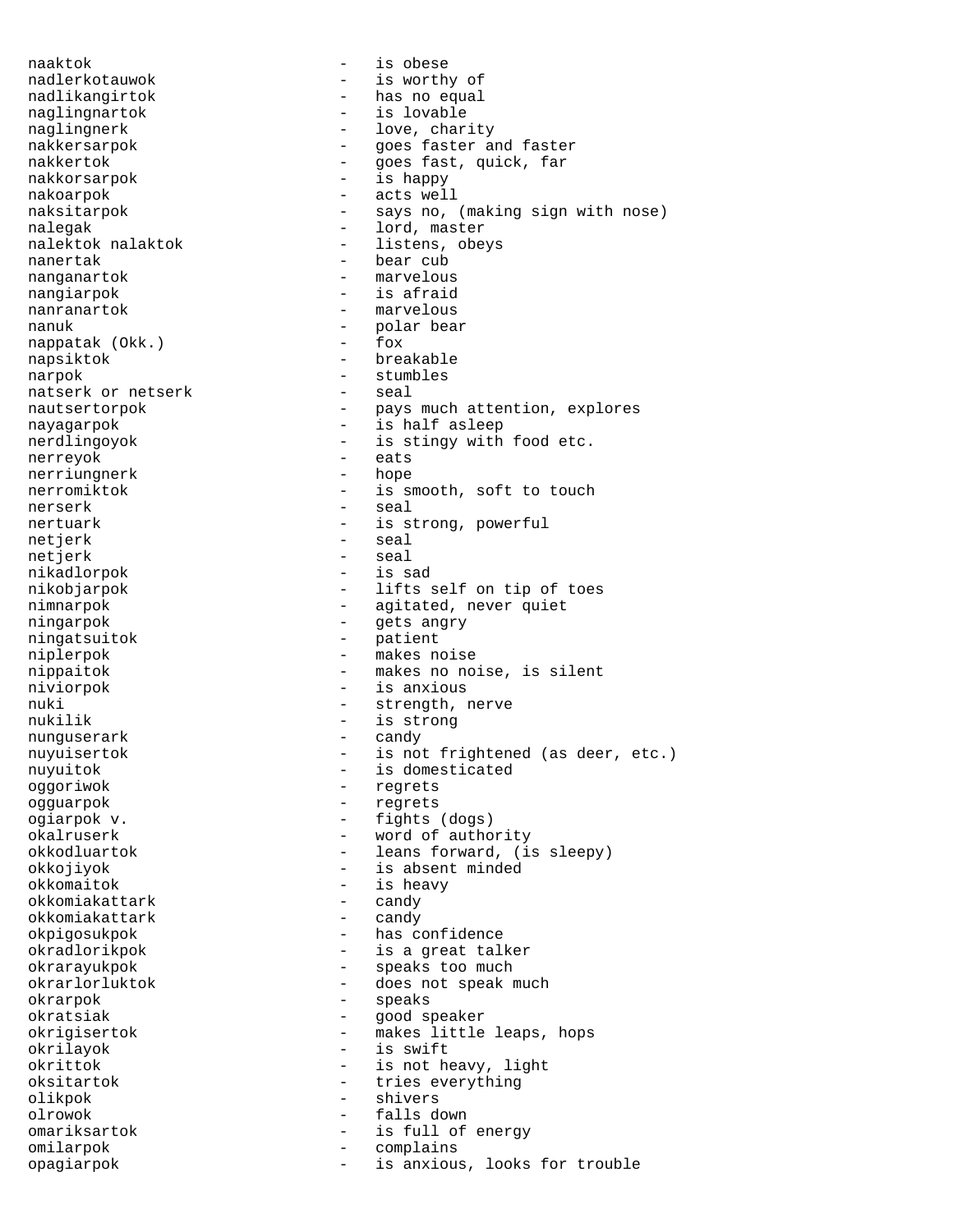opalorpok (Padl.) - is obedient opinnartok - is marvelous, miraculous orksingolerpok - is too fat padlakpok - stumbles -<br>pagvisarpok - bothers v. pakadlakpok - is noisy palarpok - is quiet, better palarsiyok - is getting better pameiyut - dogs have tail up pangalikpok - gallops papatsiyok - keeps well guarded passariwa - suspects him<br>
patjarlukpok - wind that cha - wind that changes easily payok - is wrestling perangaitok - is nervous<br>
perkangayok - is stiff perkangayok is stifte that the state of  $\sim$ perkominartok - is desirable perkoyiyok - commands, orders, v. perotsiark perpaluktok - makes a sound pialayok - is swift, quick pidgalerpok - runs around pidguyok - is strong pigiorpok - is a beginner pijareakiktok - requires little pijareakortuyok - requires much pijominartok - is desirable pikalukpok - is clumsy pikaluyak - iceberg pikannerpok - does it once more, continues pikarikpok - is able to do much pikattar - companion, partner, the other pikattarput - children imitating elder person pikattauyok - takes part in game, etc pikatti - companion, partner, the other pikjukpok - finds eggs. - those above piksukpok - acts slowly, punishes unjustly piktaungitok piktauyok - is good piktauyoriyauyok - has a good reputation pilerigayuktok - good worker pileriyok -<br>pilisarpok - begins pilitak - useful pilu - hair fallen from skin<br>piluartok - is excessive - is excessive<br>- qives pimayarpok pina ? - what ? (searching for the proper name. pinaimiyok - holds on (afraid to fall) pinasuarpok - endeavors pinasukpok - endeavors pingasuangni - for the third time pingasuat - the third<br>pingasut - three - three pingasut - three pingasut - three pingasuyortok (Okk.) - six pingasuyortok (Okk.) pingigarpok - is anxious, tormenting self. pingitsertorpok - is hypocrite pingoarpok - plays, imitates, jokes pingoyok - pushes s. o. to make him fall pinguyarpok - pushes s. o. to make him fall piniarsarpok - exercises pinnariyauyok - is loved preferably pinnariyok - loves preferably pinnerlukpok - acts badly piomitartok - is ambitious piosiyok - is getting better piosuriyok - is proud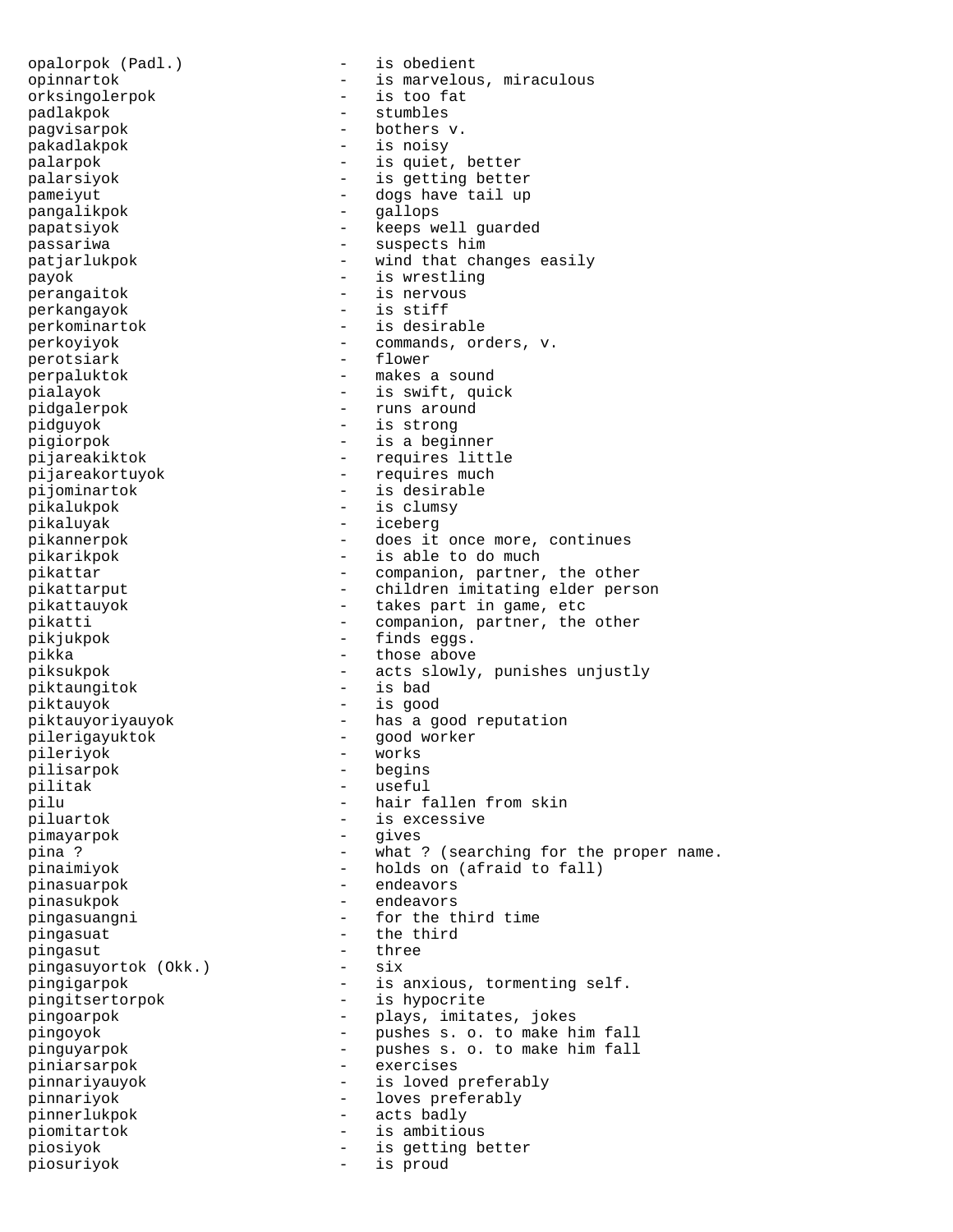piotsertortok - is hypocrite pioyok - is good pioyok - is good pioyoriyok - is proud pissarpok - sings<br>nissimaitok - has nu pissimayok - is done pissuinnarpok - takes a walk pissukpok - walks pitsiark - beautiful pituinnarealik - is ready piyomayok piyominartok - is desirable piyomittartok - is ambitious pokittok - is low poktuyok - is high puigorpok - forgets puipkartok - mirage pullarpok - visits pungok - bitch pussik - cat sadvarpok - answers saggark - short hair saimarpok - consoles saimartitsidjut - blessing sajukpok - shakes salausuktok - is lazy salumayok - is clean sangiyok - is strong sanguyok - changes sanniagut - near by sappagnak (Okk.)

pissimaitok - has not been touched pissualayok - is a good walker pissuarpok - wants to, desires to pitaromayok - wants to receive gift pituararpok - attains his end. piugarpok - looking for trouble piwallialerpok - is more and more active piyarealik - has to be worked<br>piyomavok - wants pokerk - white part of deer skins pokliwok - becomes lower pokrittok - is intelligent puibjarpok  $-$  shows head above water<br>puigodguyok (Padl.)  $-$  has no memory, forgets - has no memory, forgets easily puigojuitok - never forgets puiyarpok - shows head above water pujortok  $-$  there is smoke, fog, etc. puktok - is bent (to hide from game) pungattok - approves by signs of head pungayok - is bent (to hide from game) pussittok - is reversed, upside down saapkut - artistically done saartok - thin (as paper) sadluwalliayok - is thinner and thinner sadluyok - is thin, skinny sagiarpok  $-$  gets in front of saqverpok - loses sight of saimarnert - consolation, grace saimarsarpok - tries to console salaksartok  $-$  is victorious salariyok - is victorious salausuitok  $-$  cannot be beaten salrosiyok - passes without stopping sangusaraitok - changes often sannesiktok - gets away from sanniani - at the side of<br>sappagnak (Okk.) - - - - - - - - - - - - pearl, beads sapperpok  $-$  is unable, lazy sappiutiwa  $\qquad \qquad -$  prevails against someone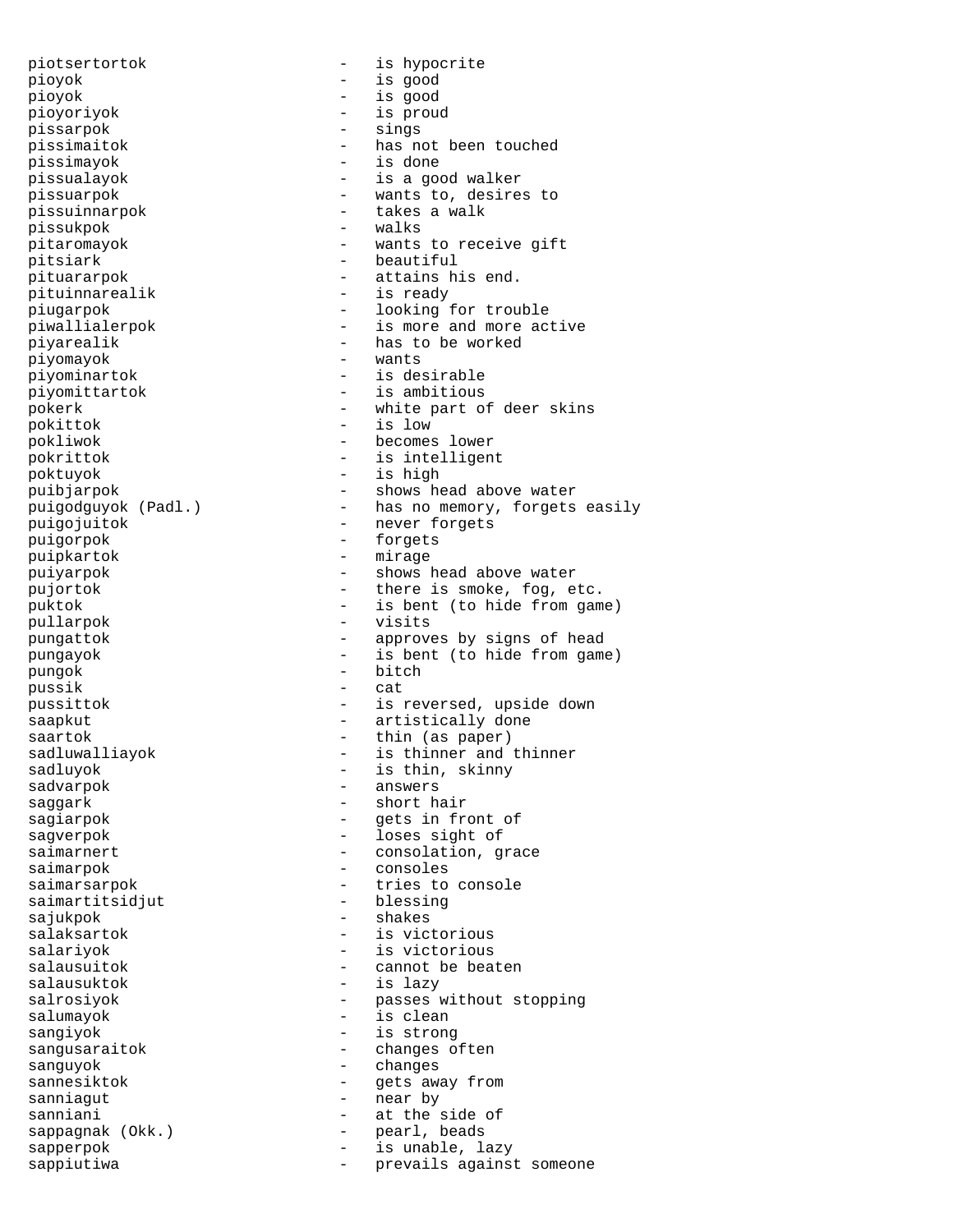sapputiyok - protects sarpituyok - walks with toes outwards sarremaitok - is sad sarremasakpok - is tired sarrimayok - is happy sartok - thin sartok - think the satisfied of the satisfied of the same state of the same state of the same state of the same state of the same state of the same state of the same state of the same state of the same state of the same st - appears<br>- thankful satornartok (Net.) satortok - gives back to owner, etc. saupa - covers with snow or earth sausimayok - is covered with snow, etc. savatsiyok - works at something sayukpok - shakes, trembles semiktok - crushed senneksarpok - works at senneksorpok - makes preparations sennetuyok  $-$  is good at work senneyok - works sertuvok - stops one's nose not to smell siarnak - grey colour - chin in water to drink, etc<br>- zip siktartok sila - atmosphere, intelligence - intelligence, shrewdness silatusarpok - is prudent, thinks ahead silatuyok - is shrewd simmiktartok - has hiccups sinaliarpok - goes to the edge of ice sinnaktomawok  $-$  dreams v. sinnik - sleep sinnikpok - sleeps v. sinniktarpok - sleeps (camps away from home) siorauyak - sugar - sugar<br>siorauyak - sugar - sugar - sugar sirayukpok - reproaches sirkromiarpok  $-$  kneels down sirkropterpok - takes apart, undoes sitakpok - loses when playing sitamangat - the fourth siterpok - repulses, recoils sitiyok - is hard sitorarpok - slides situngayok - stretched out situyok - slides, comes down rivers, etc.<br>sivanerteriyok - rings the bell - rings the bell sivikiktok - is at a short distance<br>sivituyok - is at a long distance - is at a long distance sivudlerk - the first one sivudlerpok - goes ahead sivulingayok - goes first, flirts sokoersiwok - recognizes well, understands well sokoserpok - changes sokosuitok - never changes sorangayok - is not well disposed<br>sorornok - useless sororpok – useless<br>sorosuitok – is stil sorosuitok - is still useful soruserk (Okk.) - child soruserk (Okk.) sudluarnartok  $-$  is very interesting suglunartok  $-$  is despicable suiksarpok - despises others sujomiyok - is discouraged sukkaitok  $-$  is very slow sukkaliyok - is swift sukkittok - wounds underfeet sukko - is evil sukkorpok  $-$  corrects s.o. suksauyok - is useful suli - again, once more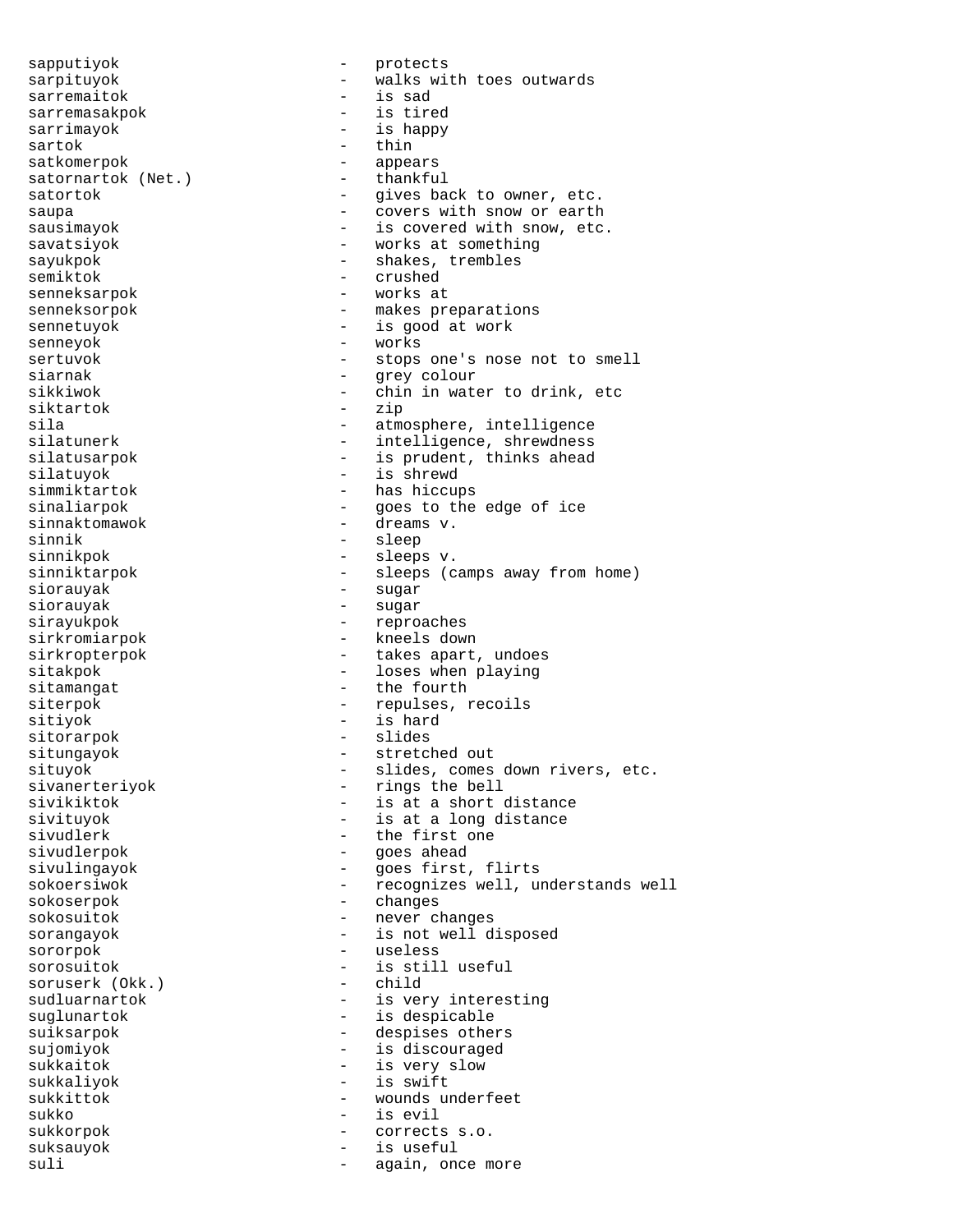suliwok  $-$  is busy sunakasuitok sungauyak  $-$  pearl sungowok - is strong tadlikpok - scratches tadlimangat  $-$  the fifth tadlimat  $-$  the fifth tadluark - snow-shoe tadluk - snow-shoe tagiortorpok - sneezes takrayok - is tired taku - look! talliktok - is hidden tallikut - shield<br>tallungmiyok - hides i tatattok - is full taursiwok - exchanges tautukpok tingmisorpok - goes by airplane

sulsriyok - does nothing sumikpok - tries to cry sunasorpok en eats remains sungejuitok - does not change sungouyarpok - fights until gets a black eye sutkorpok - corrects s.o. - tatooings around chin taggiarpok - goes inland with whole family takpiitok - does not see well takpikpok - has a good sight, sees well takudjutinerk - vision, sight takuganartok - looks at pictures takuminartok - nice to look at takumortok - is hypocrite takungarpok - is shy (sees for first time) takuvitnar - pupil, apple of the eye takuyok - sees, looks and sees talleriktok  $-$  has strong arms - hides face in hands tamatkerpok  $-$  takes entirely all tamattomani - once more, again tammarnartok - is deceiving, scandalizing tammarnerk - fault, error, deception tammarpok - is lost, is wrong, etc. tammarsaiye - one who induces into error tamuasukpok - bites, eats, chews tamuawok - takes a bite tapiyok - more than one at a time tappaiyok - teases on purpose tappasukpok - is teasing much tapsikpok - walks (without seeing ahead) tapsitarpok - touches, feels tarrartut - looking glass, mirror tassiorpok - guides, leads by the hand tatabjiyok - is suddenly frightened tatamnartok - is marvelous tatapsimanartok - is miraculous tatiksarpok - seeks help tatiriyok  $-$  has confidence terliarpok - acts without being noticed<br>terlikpok (Padl.) - is doing nothing, stays ho terlikpok (Padl.) - is doing nothing, stays home<br>tiblit - food marks in face tiblit<br>tigauyait - food marks in face<br>and the small branches - small branches tiggak  $-$  a kind of seal tiglikomerpok - steals food to eat tiglikpok - steals, robs, etc. tiguangoyok - is adopted tiguark - is adopted tigumayok - is avaricious tikitpok - arrives from afar<br>tinomisorpok - and - goes by airplane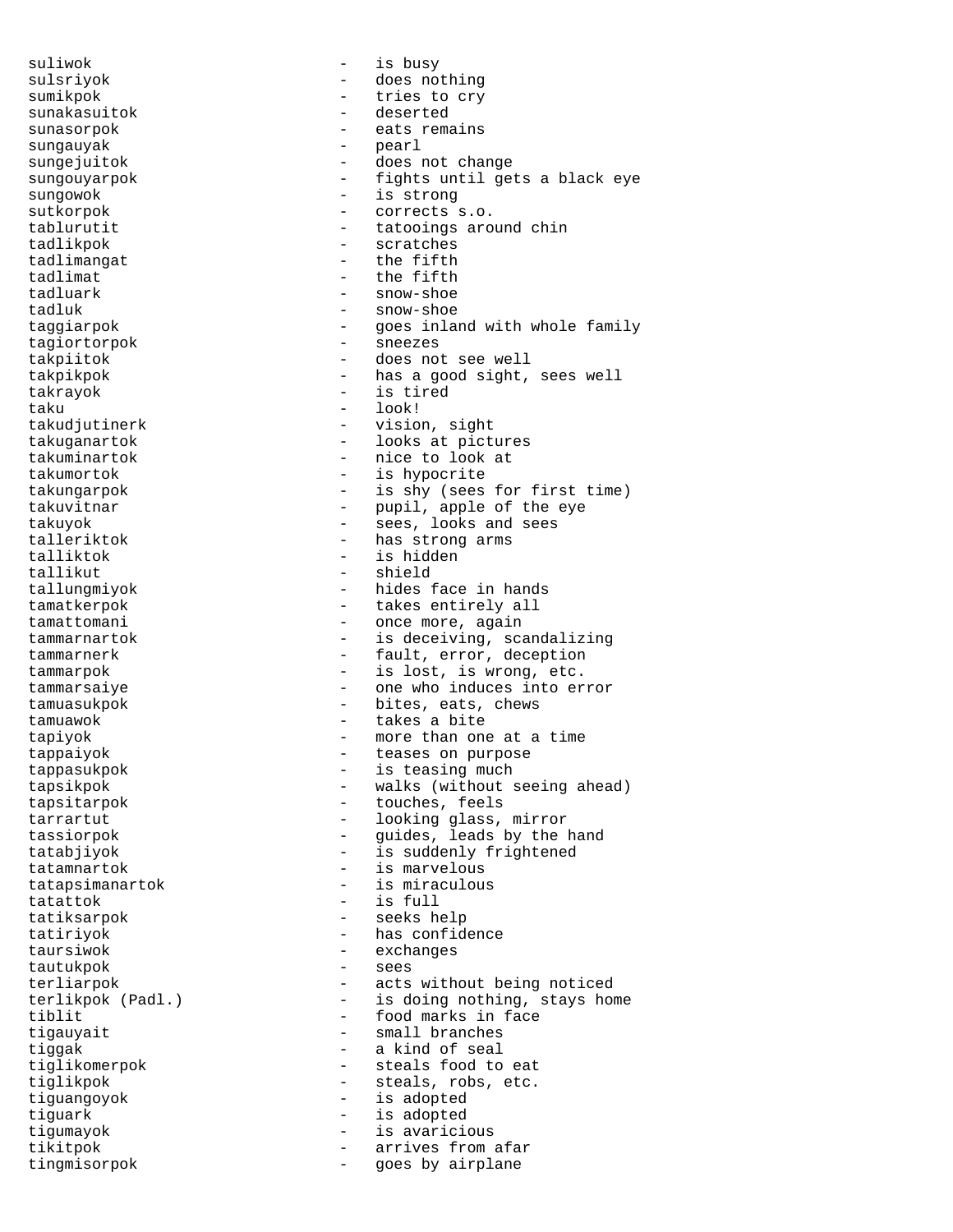tingmiyok - is flying tipiariktok - smells good tipsiktok - is funny, mocking tireganierk tiregluit - young seals (square flippers) tireksorpok - acts without being seen tiretokrat - youngsters<br>tooxayyutit - cood bye (1) togvawutit - good bye (to those staying home.) torklurarpok - calls loudly<br>torngark - devil spirit torngark - devil, spirit, etc<br>tuawil quickl tuawi! quick! tuawiorpok - acts quickly tubjagaeksauwok - should be imitated tubjarsiwok - follows tracks tudjarpok - suffering from walking too much tuertok - is narrow tugar - ivory, walrus tusk tukerpok - kicks backwards tukiliarpok - goes straight ahead tukisiwok - understands tukkuitok - is stingy tukkuttok - is generous tuksirarpok tulroyok - is heavy-haired tunerk - gift tunisiyok - gives tuniyok - gives tunnukpok - turns his back tunnuksak - white mushroom tupakpok - is awake tupaktitsiyok - awakes s.o. tupkoyakiktok - almost choked with emotion tupsiyok - finds footprints tussangisartok - is disobedient<br>tussiattok - limps tussiattok tutiyok - steps on tuyurmiarpok - goes afar to visit folks<br>ublarorpok - starts early in the morn - starts early in the morning udjertorpok - pays attention udjuk - big seal (square flipper) udlayok - runs uglarpok - visits uibjangoyok - becomes dizzy uikait (Okk.) - young men uimakpok - is excited uimayarpok - is nervous uinganartok - makes pleasure, makes one sleepy uiritsaktok - is very playful uitakikpok  $-$  eyes hardly open uitayok - with eyes wide open uitpok - opens eyes uivarpok - goes around uivilraiyok - flatters uivituyok - is avaricious ukpikarpok - falls head first uluarutit - cheek tatooings ulureasukpok - frightened, protects one's self umerk - beard, whiskers - beard full of frost umit  $-$  beard, whiskers unangmiyok - proud unatarpok - fights unatartuksak - soldier unerk - dog plays ungatarpok  $-$  is ambitious ungayok - loves affectionately ungomayok - repulses, chases unikpok - stays there